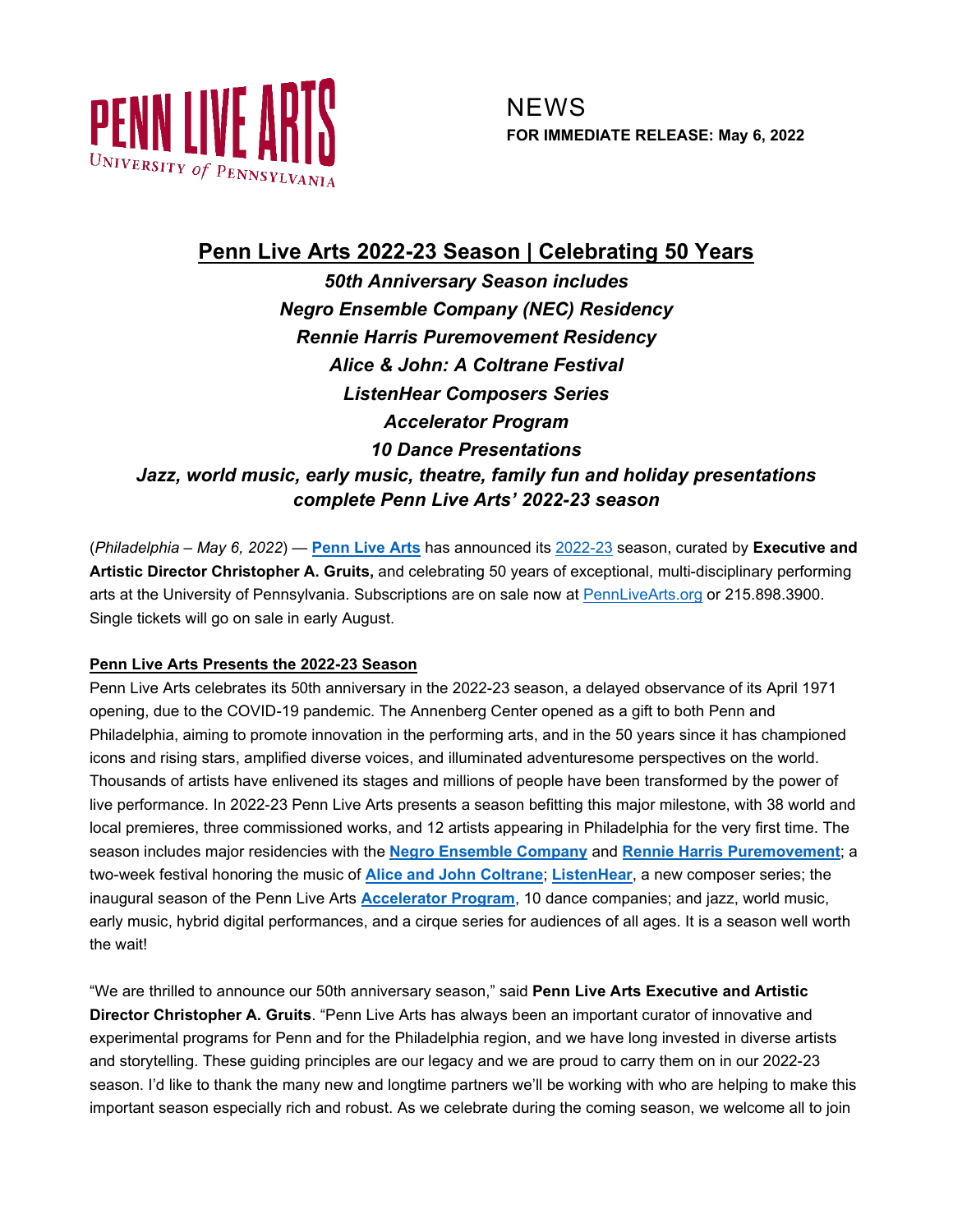us in looking back to honor our past and at the same time looking forward, as we create our next 50 years and beyond."

### **The Negro Ensemble Company (NEC) Residency**

The residency between **Penn Live Arts** and the **[Negro Ensemble Company \(NEC\)](https://pennlivearts.org/events/artistinresidence.php)** brings together one of the most important Black theatre producers in the United States and the University of Pennsylvania's nexus of the performing arts, two legacy organizations that share a mission of advancing innovative, contemporary theatre. The goal of the yearlong residency is to reflect authentic, underrepresented stories of the Black experience and elevate meaningful and thought-provoking conversations on the monumental role of Black artists in shaping art and culture in our country. Spanning the 2022-23 season/academic year, the residency will encompass a oneact play festival in the fall and the world premiere of a new multidisciplinary theatre work in the spring. Additionally, the residency will include collaborative community activities with NEC artists and Penn students and faculty, notably Penn Professor of English and Africana Studies **Herman Beavers,** who teaches (with instructor Suzana Berger) the arts-based community service course entitled, "August Wilson and Beyond."

**[Our Voices, Our Time: One-Act Play Festival](https://pennlivearts.org/event/negro-ensemble-company) (October 8)** Our Voices, Our Time seeks to amplify and celebrate Black voices, stories and perspectives. Selected from a worldwide pool of submitted scripts, three plays will be produced and receive their world premieres in Philadelphia before going on to New York. [A new](https://pennlivearts.org/event/nec)  [play,](https://pennlivearts.org/event/nec) directed by five-time NAACP best directing award-winner **Denise Dowse** and with designer **Patrice Andrew Davidson**, juxtaposing protest poetry of the Civil Rights Movement with the social justice movement of today, will receive its world premiere in February 2023. **(February 15-18)** This new work merges live music, dance, civil rights era poetry and contemporary writings that reflect on our nation's recent racial reckoning, with additional inspiration from Ntozake Shange's acclaimed theatre piece, *For Colored Girls Who Have Considered Suicide / When the Rainbow is Enuf*.

#### **Alice & John: A Coltrane Festival**

**Alice & John: A [Coltrane Festival](https://pennlivearts.org/events/coltrane.php)** explores the immense impact Alice and John Coltrane had on American music, with an exciting emphasis on Alice's significant and often underrepresented contributions. With rising star saxophonist **Lakecia Benjamin** serving as Artistic Advisor, the festival showcases John's bebop, free jazz and spiritual enlightenments alongside the more abstract sounds and Eastern influences of Alice's compositions. A prolific star of the dance world, choreographer **[Pam Tanowitz'](https://pennlivearts.org/event/pam-tanowitz-dance-1092)** company performs a world premiere commissioned work set to Alice's music and played live by [Lakecia Benjamin and her band,](https://pennlivearts.org/event/lakecia-benjamin) **Pursuance**. **(October 14-15)** Benjamin and Pursuance remain in the spotlight with an all-Coltrane inspired program featuring a Penn Live Arts commissioned piece and special guests, including vocalist **Dee Dee Bridgewater** and two musicians who played with the Coltranes themselves, **Gary Bartz** and Philadelphia-native **Reggie Workman**. **(October 16) [Ravi Coltrane](https://pennlivearts.org/event/ravi-coltrane-quintet)** brings a personal connection in a grand exploration of his parents' musical legacy (**October 22)**, and jazz harpist **[Brandee Younger](https://pennlivearts.org/event/brandee-younger)** continues her years-long dedication to Alice's music, highlighting her earlier works. **(October 23)** Films and discussions with Coltrane scholars round out the thematic journey with these jazz icons.

#### **Rennie Harris Puremovement Residency**

Philadelphia's legendary hip hop choreographer, **Rennie Harris**, finds a home base in this 22-23 season residency. With technical support from our Accelerator Program, Harris' Puremovement will re-mount his most celebrated work, *[Rome & Jewels](https://pennlivearts.org/event/rennie-harris-puremovement-1102)*, a hip-hop-meets-Shakespeare journey through the streets of Philadelphia, kicking off a tour in celebration of the company's 30th anniversary. Beyond the debut of this groundbreaking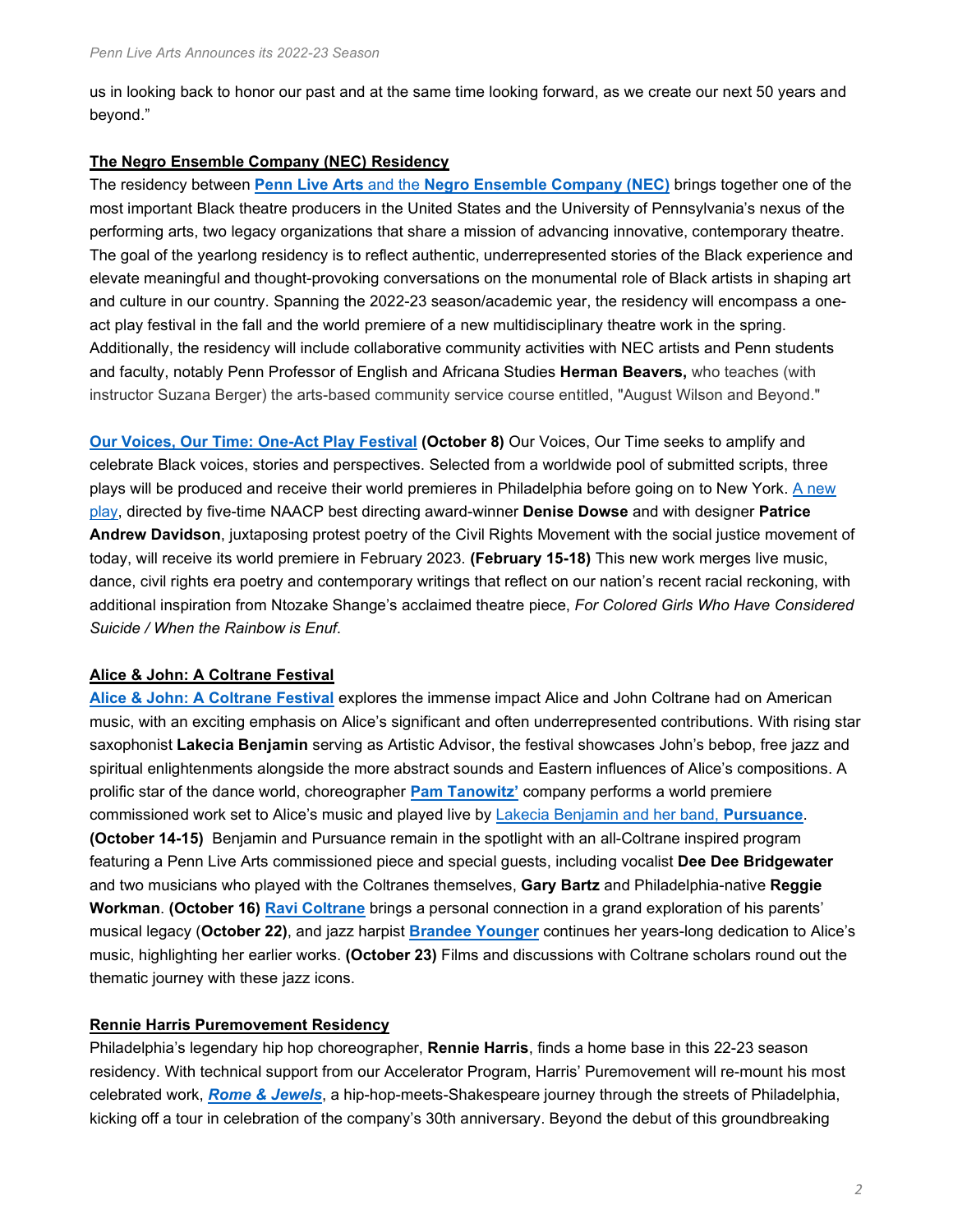production, the residency will include co-curricular events on campus, a school-day matinee and outreach with West Philadelphia schools. **(December 9-10)**

### **ListenHear Composer Series**

**ListenHear**, a new series for Penn Live Arts, profiles significant contemporary musical voices, illuminating composers, many connected with Penn's renowned composition program, who are creating new work across the musical spectrum. The 2022-23 season features Argentine classical composer **[Osvaldo Golijov](https://pennlivearts.org/event/falling-out-of-time)**, who studied at Penn himself **(November 6);** prolific jazz, film and opera composer and six-time Grammy® Awardwinner **[Terence Blanchard](https://pennlivearts.org/event/terence-blanchard-andrew-f-scott) (November 12)**; Pulitzer Prize-winning composer and vocalist **[Caroline Shaw with](https://pennlivearts.org/event/so-percussion-caroline-shaw)  [Sō Percussion](https://pennlivearts.org/event/so-percussion-caroline-shaw) (February 3);** and multiple Grammy® Award-winning jazz icon **[Arturo O'Farrill and the Afro](https://pennlivearts.org/event/arturo-ofarrill)  [Latin Jazz Orchestra](https://pennlivearts.org/event/arturo-ofarrill) (April 13)**. These Philadelphia premiere performances will be enhanced by pre-show talks to further connections to the artists and their music.

### **Dance**

Ten dance companies help Penn Live Arts mark its momentous 50th anniversary, featuring some of the world's greatest companies and most extraordinary choreographers, world and local premieres, commissioned works and live music. The series puts a wide array of styles centerstage, from contemporary and ballet to hip hot and tap, including **[Pilobolus](https://pennlivearts.org/event/pilobolus-2022) (October 7-8); [Pam Tanowitz Dance](https://pennlivearts.org/event/pam-tanowitz-dance-1092) (October 14-15)**; **[Ballet Hispánico](https://pennlivearts.org/event/ballet-hispanico-1098) (November 4-5)**; **[Rennie Harris Puremovement](https://pennlivearts.org/event/rennie-harris-puremovement-1102) (December 9-10)**; **[Arno Schuitemaker](https://pennlivearts.org/event/arno-schuitemaker-1106) (January 13-14)**; **[Dance Theatre](https://pennlivearts.org/event/dance-theatre-of-harlem-2022)  [of Harlem](https://pennlivearts.org/event/dance-theatre-of-harlem-2022) (January 20-21); [Martha Graham Dance Company](https://pennlivearts.org/event/martha-graham-dance-company-1112) (February 10-11)**; **[Paul Taylor Dance](https://pennlivearts.org/event/paul-taylor-dance-company-1121)  [Company](https://pennlivearts.org/event/paul-taylor-dance-company-1121) (April 21-22)**; **[Nrityagram Dance Ensemble & Chitrasena Dance Company](https://pennlivearts.org/event/nrityagram-and-chitrasena) (May 5-6)**; and *SW!NG OUT* **with [Caleb Teicher](https://pennlivearts.org/event/swng-out) (June 9-10).**

#### **Accelerator Program**

During its five decades of innovative artistic programming, Penn Live Arts has brought countless world premiere performances to Philadelphia, supporting and presenting new work across dance, music and theatre. The Penn Live Arts Accelerator Program formalizes this significant investment in artists and their futures with resources to help finish and bring works to the stage. The inaugural Accelerator Program artists are **the [Negro Ensemble](https://pennlivearts.org/event/negro-ensemble-company)  [Company \(October 8](https://pennlivearts.org/event/negro-ensemble-company)** and **[February 15-18\)](https://pennlivearts.org/event/nec), [Pam Tanowitz Dance](https://pennlivearts.org/event/pam-tanowitz-dance-1092) (October 14-15)**, **[Rennie Harris](https://pennlivearts.org/event/rennie-harris-puremovement-1102)  [Puremovement](https://pennlivearts.org/event/rennie-harris-puremovement-1102) (December 9-10), [The Crossing \(December 16](https://pennlivearts.org/event/crossing-christmas-2022)** and **[March 24\)](https://pennlivearts.org/event/the-crossing-2023)**, and **[Dance Theatre of](https://pennlivearts.org/event/dance-theatre-of-harlem-2022)  [Harlem](https://pennlivearts.org/event/dance-theatre-of-harlem-2022) (January 20-21)**.

#### **Season Opener**

Penn Live Arts kicks off its 50th anniversary celebration with a **[Community Open House](https://pennlivearts.org/events/openhouse.php) (September 16-17)**  featuring a second line procession across campus and performance (ticketed) by the **New Breed Brass Band** from New Orleans, **Penn Band Slam**, **Pilobolus Safari** (reservations required), storyteller **Charlotte Blake Alston**, and official **National Dance Day** celebration, all leading up to the season's opening night with the Penn Live Arts debut of gospel legends the **[Blind Boys of Alabama](https://pennlivearts.org/event/blind-boys-of-alabama)** (paid, ticketed).

#### **Music**

In the 2022-23 season Penn Live Arts also presents jazz artists **[Ulysses Owens Jr. &](https://pennlivearts.org/event/ulysses-owens-jr) Generation Y (February 25), [Theo Bleckmann: Berlin: Songs of Love and War, Peace and Exile](https://pennlivearts.org/event/theo-bleckmann) (March 11)**, and **[Craig Taborn](https://pennlivearts.org/event/craig-taborn) (June 2)**; music from diverse cultures and periods with **[Kardemimmit](https://pennlivearts.org/event/kardemimmit) (September 30), [Soweto Gospel Choir](https://pennlivearts.org/event/soweto-gospel-choir) (November 18), [VOCES8](https://pennlivearts.org/event/voces8) (February 9), The Crossing [with the PRISM Quarte](https://pennlivearts.org/event/the-crossing-2023)**t **(March 24)**, and **[George](https://pennlivearts.org/event/george-hinchliffes-ukulele-orchestra-of-great-britain)  Hinchliffe's [Ukulele Orchestra of Great Britain](https://pennlivearts.org/event/george-hinchliffes-ukulele-orchestra-of-great-britain) (May 7)**; and holiday presentations **[The Rodney Marsalis](https://pennlivearts.org/event/rodney-marsalis-phila-big-brass)  [Philadelphia Big Brass](https://pennlivearts.org/event/rodney-marsalis-phila-big-brass) (December 11)** and **[The Crossing at Christmas](https://pennlivearts.org/event/crossing-christmas-2022) (December 16)**. Continuing its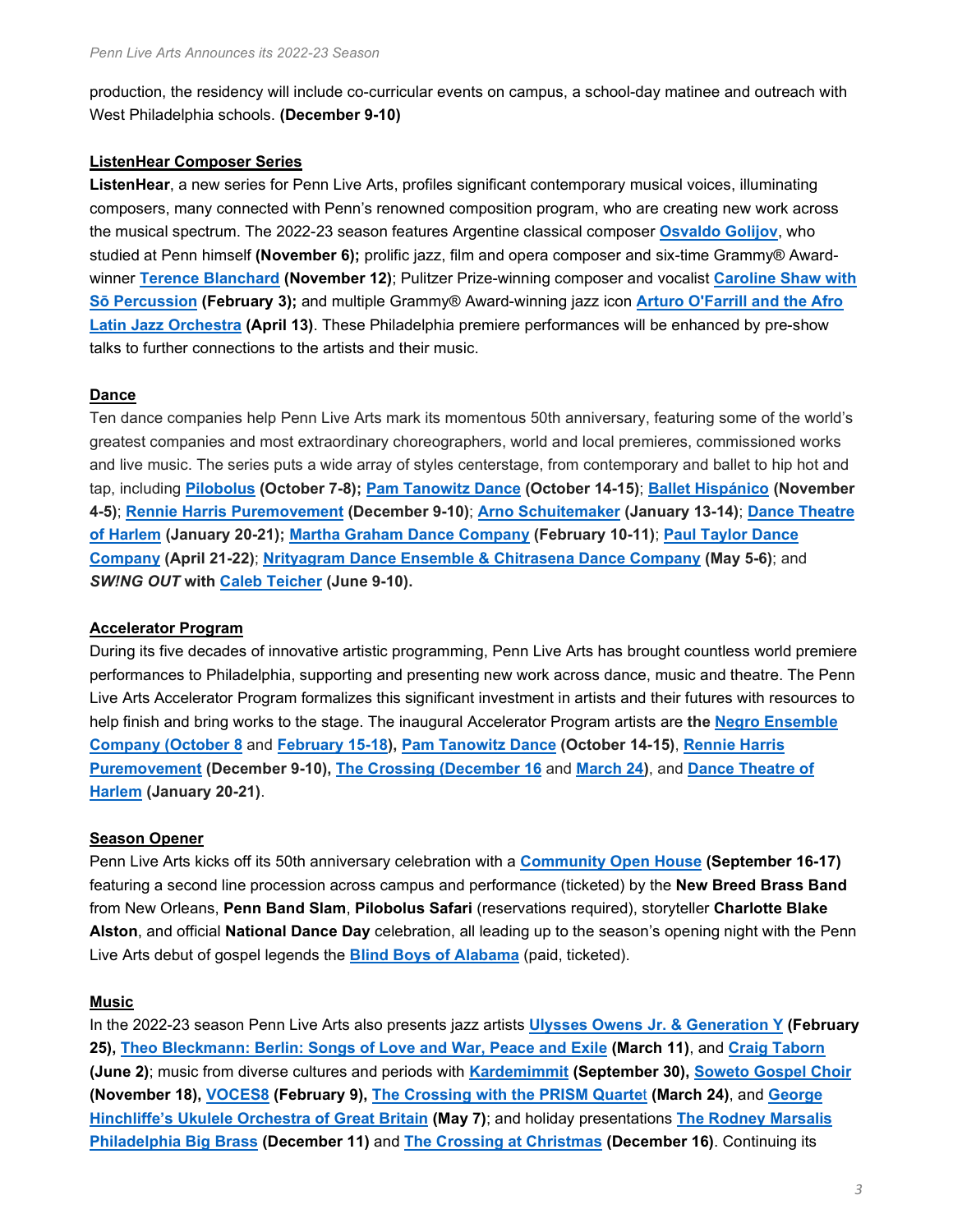growing focus on early music, Penn Live Arts also presents *The Songs of Solomon* **[| The Music of Salamone](https://pennlivearts.org/event/the-songs-of-solomon)  [Rossi](https://pennlivearts.org/event/the-songs-of-solomon) (October 27)**, **[Benjamin Bagley's](https://pennlivearts.org/event/benjamin-bagby-beowulf)** *Beowulf* **(January 27)**, and **[Tabea Debus,](https://pennlivearts.org/event/tabea-debus) recorder (March 2)**.

## **Cirque/Family Programming**

**[Machine de Cirque:](https://pennlivearts.org/event/machine-de-cirque)** *La Galerie* **(October 2); [Acrobuffos:](https://pennlivearts.org/event/acrobuffos)** *Air Play* **(January 29)**, and **FLIP [Fabrique:](https://pennlivearts.org/event/flip-fabrique)** *Muse* **(March 25)** will transfix audiences with breathtaking feats and flights of fancy.

# **World Cafe Live Partnership**

Penn Live Arts and World Cafe Live team up once again to co-present three fantastic performances: **[Béla Fleck](https://pennlivearts.org/event/bela-fleck-abigail-washburn)  [& Abigail Washburn](https://pennlivearts.org/event/bela-fleck-abigail-washburn) (October 30)**, **[Anaïs Mitchell](https://pennlivearts.org/event/anais-mitchell) (March 3)**, and **[Julianna Barwick](https://pennlivearts.org/event/julianna-barwick) (May 19)**.

The 2022-23 season also includes the Philadelphia debut of the Italian theatre company **[Teatro delle Albe](https://pennlivearts.org/event/teatro-delle-albe-1055)** with the **United States premiere** of *fedeli d'Amore (Love's Faithful)* **January 20-21)**, a digital hybrid series of performances that accommodate both remote and in-person audiences, and the continuation of film series that complement performance programming.

# **Celebrating 50 Years**

The first multi-disciplinary performing arts center in Philadelphia, Penn Live Arts (Annenberg Center) has long been an artistic crossroads joining the University of Pennsylvania and the greater Philadelphia region. Over its 50 years it has introduced Philadelphia audiences to artists and innovative programming through world-class music, dance, theatre and film on campus and at venues throughout the city. Penn Live Arts presents one of the premier contemporary dance series in the country and its extensive history of commissioning and championing artists has fostered important creative work by theatre legend Hal Prince, new music composers Philip Glass and Steve Reich, boundary-pushing choreographers Paul Taylor, David Parsons and Moses Pendleton, jazz greats Hugh Masekela, Terrence Blanchard and Branford Marsalis, and many more. For younger audiences, Penn Live Arts' Student Discovery series offers weekday matinees and the annual Philadelphia Children's Festival, established in 1985 as the first event of its kind in the nation, serves children and families in the region with a range of interactive arts experiences.

## **About Penn Live Arts**

Headquartered at the Annenberg Center for the Performing Arts, Penn Live Arts is the leading presenter of innovative and transformative performing arts experiences in Philadelphia, bringing world-class music, dance, theatre and film to an annual audience of over 80,000 on the University of Pennsylvania campus and at venues throughout the city. Penn Live Arts is an artistic crossroads joining Penn and the greater Philadelphia region. In reflection of Penn's core values as a world-respected academic institution, Penn Live Arts emphasizes artistic and intellectual excellence and diversity in its offerings; prioritizes broad inclusiveness in the artists, audiences and groups it serves; manages outstanding performance, conference and meeting facilities; and boasts comprehensive event planning, production support and customer service. Penn Live Arts is a key asset for the University's students and faculty, enhancing curriculum through connections with master artists, hosting student productions on professional stages, providing career development opportunities and being a true advocate for student performing arts. Penn Live Arts broadens arts access by actively engaging a wide range of school audiences and inclusive communities from campus, the West Philadelphia neighborhood and the surrounding region. Visit [PennLiveArts.org.](https://pennlivearts.org/)